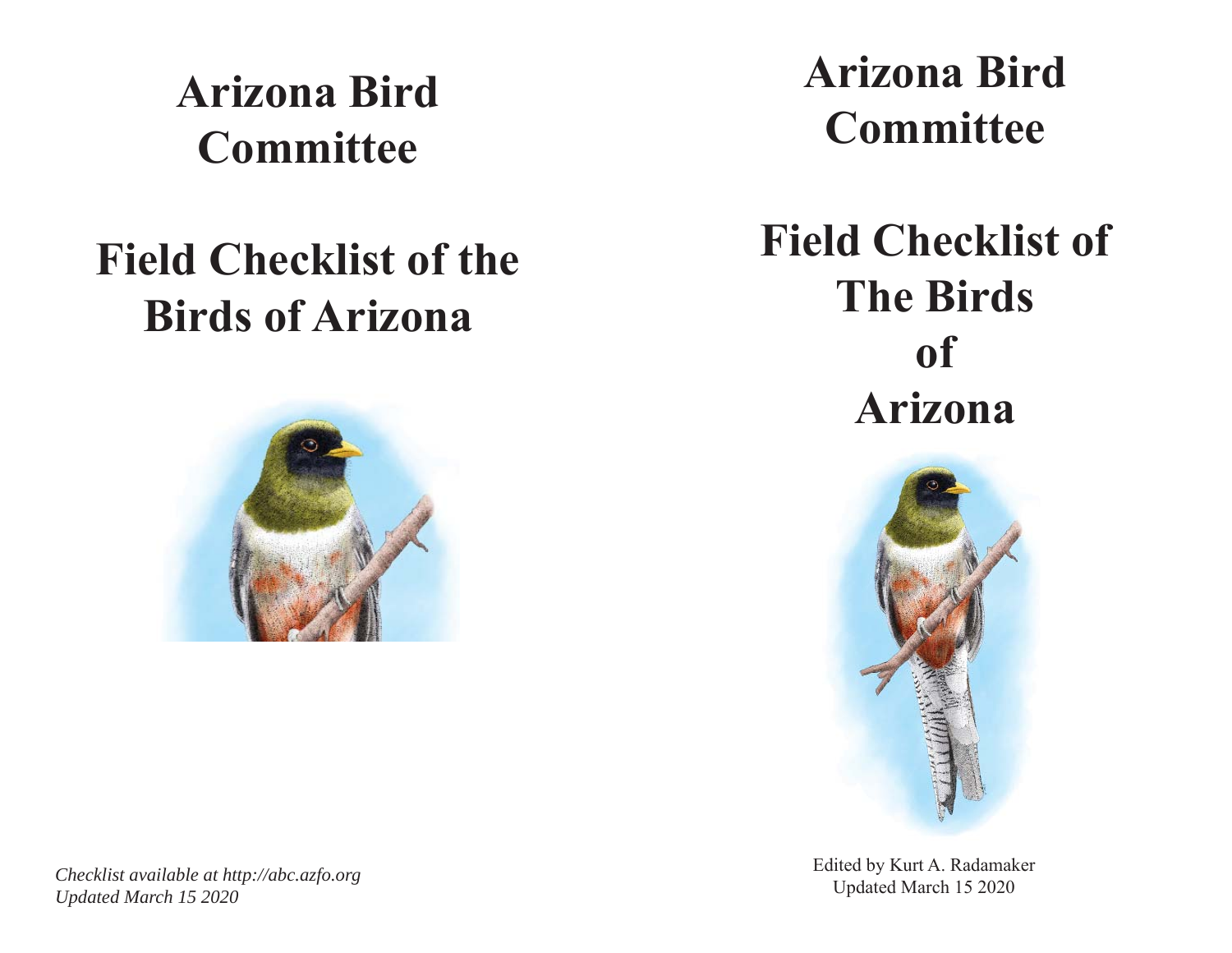|                                                 |      | 2 Observer(s) Time Total Species                    |
|-------------------------------------------------|------|-----------------------------------------------------|
| 3                                               |      |                                                     |
| $\overline{4}$                                  |      | Date ___________Time __________ Total Species _____ |
| Locality<br>Observer(s)<br>5<br>Date<br>Weather | Time | Total Species                                       |

## **Field Checklist of The Birds of Arizona**

This checklist contains 565 species of birds that have been accepted by the Arizona Bird Committee as of January 2020. An additional 8 subspecies that occur in Arizona and are reviewed have been included. Identifiable subspecies and their common names are derived from eBird Taxonomy, available online at: http://ebird.org/

The species list conforms to the American Ornithologists' Society (AOS), checklist order and nomenclature as of the  $60<sup>th</sup>$  supplement published June 27, 2019.

## **Checklist annotations:**

- **n** = Has bred in Arizona (308 taxa). A species that has hatched young at least once, however, this does not include hybrid offspring.
- **[ ]** = Species in brackets have not been physically documented in Arizona (2 species)
- **\***= Arizona Bird Committee review species (157 taxa)
- **italics** = Species in *italics* are identifiable review forms  $(8)$
- **(int)** = Introduced (8 species)
- **(ex)** = Extirpated (4 species) previously bred or presumed to have bred in Arizona, but no longer occur naturally. They may have been reintroduced but remain unestablished.

Species or subspecies marked with an asterisk (\*) should be documented with photographs and or written details. Reports of Arizona Bird Committee review species (\*) may be submitted online to the Arizona Bird Committee at the Arizona Field Ornithologists Website at : www.azfo.org.

> *layout and design by*  **Kurt Radamaker**

*Checklist last updated: March 15 2020*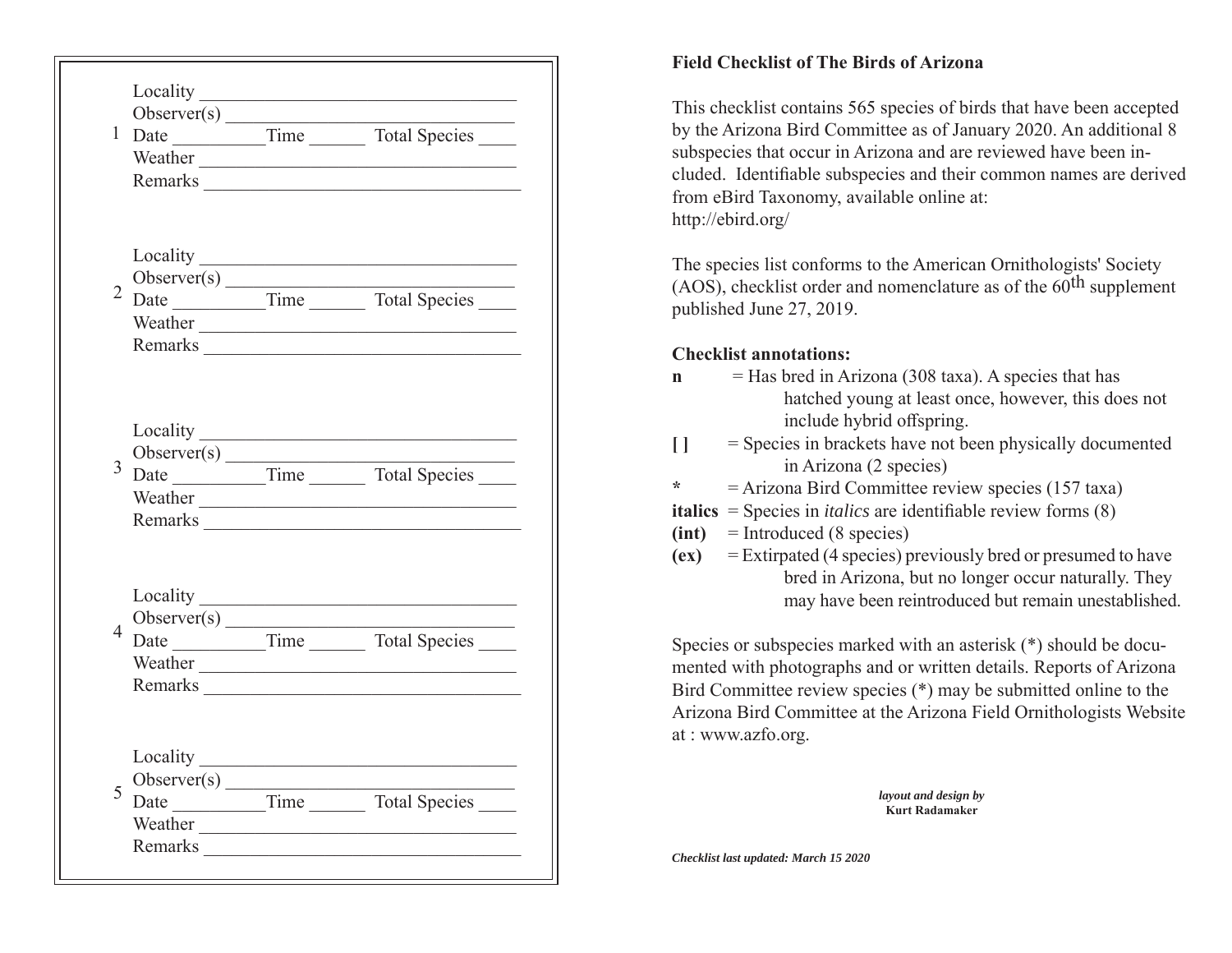$2 \mid 3 \mid 4 \mid 5 \mid$  Note **Anatidae - Swans, Geese, Ducks** Black-bellied Whistling-Duck, n Fulvous Whistling-Duck \* □ Snow Goose Ross's Goose □ Greater White-fronted Goose Brant \* Cackling Goose Canada Goose, n Trumpeter Swan \* Tundra Swan Wood Duck, n Baikal Teal \* Garganey<sup>\*</sup>  $\Box$  Blue-winged Teal, n Cinnamon Teal, n Northern Shoveler, n Gadwall, n Eurasian Wigeon American Wigeon, n Mallard, n Northern Pintail, n Green-winged Teal, n *Eurasian (crecca) form \** Canvasback, n Redhead, n Ring-necked Duck, n Tufted Duck \* Greater Scaup Lesser Scaup Harlequin Duck \* □ Surf Scoter White-winged Scoter Black Scoter □ Long-tailed Duck  $\Box$  Bufflehead Common Goldeneye **Barrow's Goldeneye** □ Hooded Merganser Common Merganser, n Red-breasted Merganser Ruddy Duck, n **Odontophoridae - Quail**

## **Notes**

Northern Bobwhite (Masked), n (ex)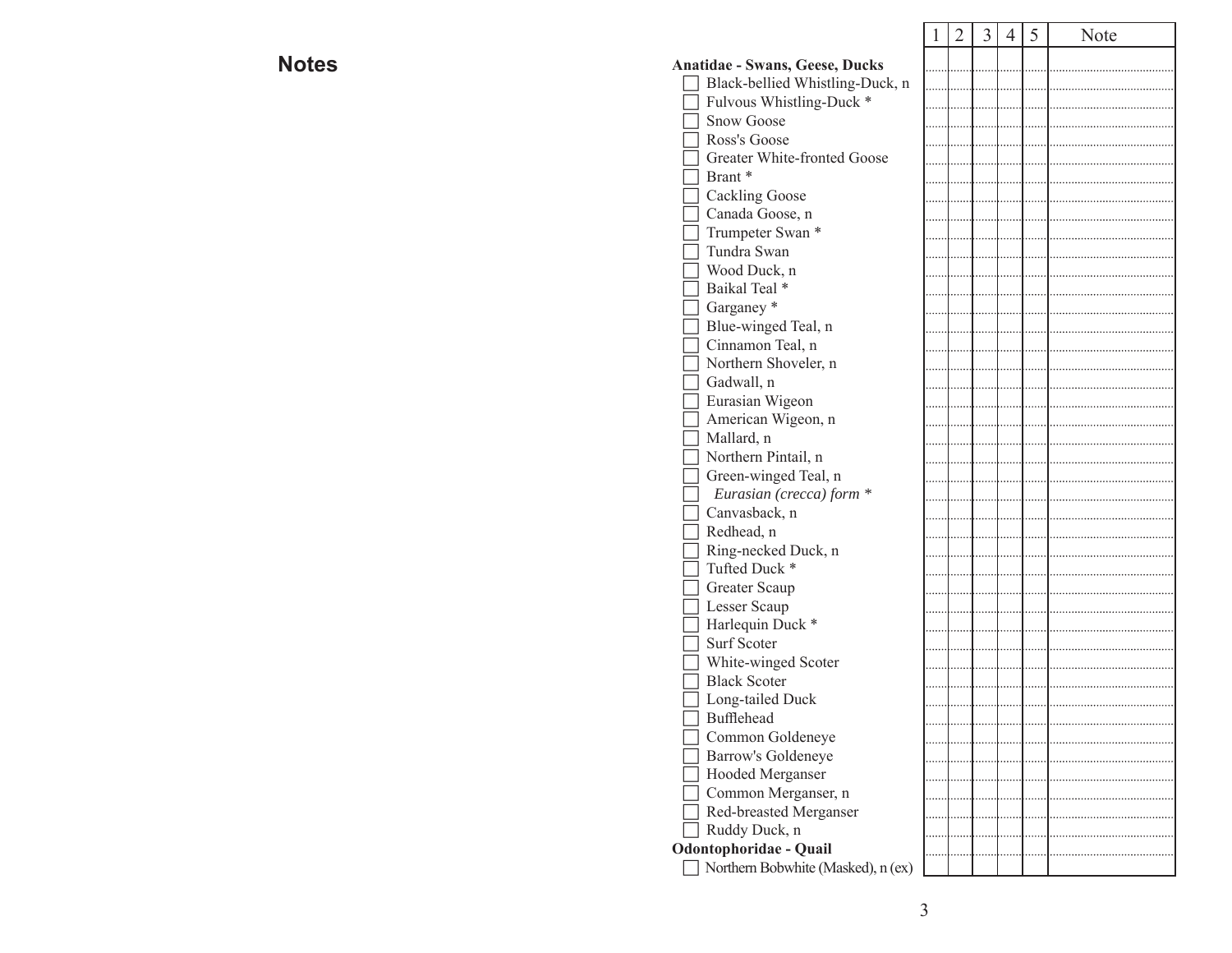|                                       | 1 | $\overline{2}$ | 3 | 4 | 5 | Note |
|---------------------------------------|---|----------------|---|---|---|------|
| Scaled Quail, n                       |   |                |   |   |   |      |
| California Quail, n (int)             |   |                |   |   |   |      |
| Gambel's Quail, n                     |   |                |   |   |   |      |
| Montezuma Quail, n                    |   |                |   |   |   |      |
| Phasianidae - Partridges, Grouse,     |   |                |   |   |   |      |
| and Turkey                            |   |                |   |   |   |      |
| Chukar, n (int)                       |   |                |   |   |   |      |
| Ring-necked Pheasant, n (int)         |   |                |   |   |   |      |
| Dusky Grouse, n                       |   |                |   |   |   |      |
| Wild Turkey, n                        |   |                |   |   |   |      |
| <b>Podicipedidae - Grebes</b>         |   |                |   |   |   |      |
| Least Grebe *, n                      |   |                |   |   |   |      |
| Pied-billed Grebe, n                  |   |                |   |   |   |      |
| Horned Grebe                          |   |                |   |   |   |      |
| Red-necked Grebe                      |   |                |   |   |   |      |
| Eared Grebe, n                        |   |                |   |   |   |      |
| Western Grebe, n                      |   |                |   |   |   |      |
| Clark's Grebe, n                      |   |                |   |   |   |      |
| <b>Columbidae - Pigeons and Doves</b> |   |                |   |   |   |      |
| Rock Pigeon, n (int)                  |   |                |   |   |   |      |
| Band-tailed Pigeon, n                 |   |                |   |   |   |      |
| Eurasian Collared-Dove, n (int)       |   |                |   |   |   |      |
| Inca Dove, n                          |   |                |   |   |   |      |
| Common Ground Dove, n                 |   |                |   |   |   |      |
|                                       |   |                |   |   |   |      |
| Ruddy Ground Dove, n                  |   |                |   |   |   |      |
| White-winged Dove, n                  |   |                |   |   |   |      |
| Mourning Dove, n                      |   |                |   |   |   |      |
| Cuculidae - Cuckoos, Roadrunners,     |   |                |   |   |   |      |
| and Anis                              |   |                |   |   |   |      |
| Groove-billed Ani*                    |   |                |   |   |   |      |
| Greater Roadrunner, n                 |   |                |   |   |   |      |
| Yellow-billed Cuckoo, n               |   |                |   |   |   |      |
| Black-billed Cuckoo*                  |   |                |   |   |   |      |
| Caprimulgidae - Nighthawks            |   |                |   |   |   |      |
| and Nightjars                         |   |                |   |   |   |      |
| Lesser Nighthawk, n                   |   |                |   |   |   |      |
| Common Nighthawk, n                   |   |                |   |   |   |      |
| Common Poorwill, n                    |   |                |   |   |   |      |
| Buff-collared Nightjar, n             |   |                |   |   |   |      |
| Eastern Whip-poor-will *              |   |                |   |   |   |      |
| Mexican Whip-poor-will, n             |   |                |   |   |   |      |
| <b>Apodidae - Swifts</b>              |   |                |   |   |   |      |
| Black Swift*                          |   |                |   |   |   |      |
| Chimney Swift*                        |   |                |   |   |   |      |

|                                              | 1 | $\overline{2}$ | 3 | 4 | 5 | Note |
|----------------------------------------------|---|----------------|---|---|---|------|
| Bay-breasted Warbler *                       |   |                |   |   |   |      |
| Blackburnian Warbler *                       |   |                |   |   |   |      |
| Yellow Warbler, n                            |   |                |   |   |   |      |
| Mangrove (erithachorides) form *             |   |                |   |   |   |      |
| Chestnut-sided Warbler                       |   |                |   |   |   |      |
| <b>Blackpoll Warbler</b>                     |   |                |   |   |   |      |
| <b>Black-throated Blue Warbler</b>           |   |                |   |   |   |      |
| Palm Warbler                                 |   |                |   |   |   |      |
| Pine Warbler *                               |   |                |   |   |   |      |
| Yellow-rumped Warbler, n                     |   |                |   |   |   |      |
| Yellow-throated Warbler                      |   |                |   |   |   |      |
| Prairie Warbler *                            |   |                |   |   |   |      |
| Grace's Warbler, n                           |   |                |   |   |   |      |
| Black-throated Gray Warbler, n               |   |                |   |   |   |      |
| Townsend's Warbler                           |   |                |   |   |   |      |
| Hermit Warbler                               |   |                |   |   |   |      |
| Black-throated Green Warbler *               |   |                |   |   |   |      |
| Fan-tailed Warbler *                         |   |                |   |   |   |      |
|                                              |   |                |   |   |   |      |
| Rufous-capped Warbler, n<br>Canada Warbler * |   |                |   |   |   |      |
| Wilson's Warbler                             |   |                |   |   |   |      |
| Red-faced Warbler, n                         |   |                |   |   |   |      |
| Painted Redstart, n                          |   |                |   |   |   |      |
| Slate-throated Redstart *                    |   |                |   |   |   |      |
| Cardinalidae - Cardinals, Grosbeaks,         |   |                |   |   |   |      |
|                                              |   |                |   |   |   |      |
| and Buntings                                 |   |                |   |   |   |      |
| Hepatic Tanager, n                           |   |                |   |   |   |      |
| Summer Tanager, n                            |   |                |   |   |   |      |
| <b>Scarlet Tanager</b>                       |   |                |   |   |   |      |
| Western Tanager, n                           |   |                |   |   |   |      |
| Flame-colored Tanager *, n                   |   |                |   |   |   |      |
| Northern Cardinal, n                         |   |                |   |   |   |      |
| Pyrrhuloxia, n                               |   |                |   |   |   |      |
| Yellow Grosbeak *                            |   |                |   |   |   |      |
| Rose-breasted Grosbeak                       |   |                |   |   |   |      |
| Black-headed Grosbeak, n                     |   |                |   |   |   |      |
| Blue Grosbeak, n                             |   |                |   |   |   |      |
| Lazuli Bunting, n                            |   |                |   |   |   |      |
| Indigo Bunting, n                            |   |                |   |   |   |      |
| Varied Bunting, n                            |   |                |   |   |   |      |
| <b>Painted Bunting</b>                       |   |                |   |   |   |      |
| Dickcissel                                   |   |                |   |   |   |      |
|                                              |   |                |   |   |   |      |
|                                              |   |                |   |   |   |      |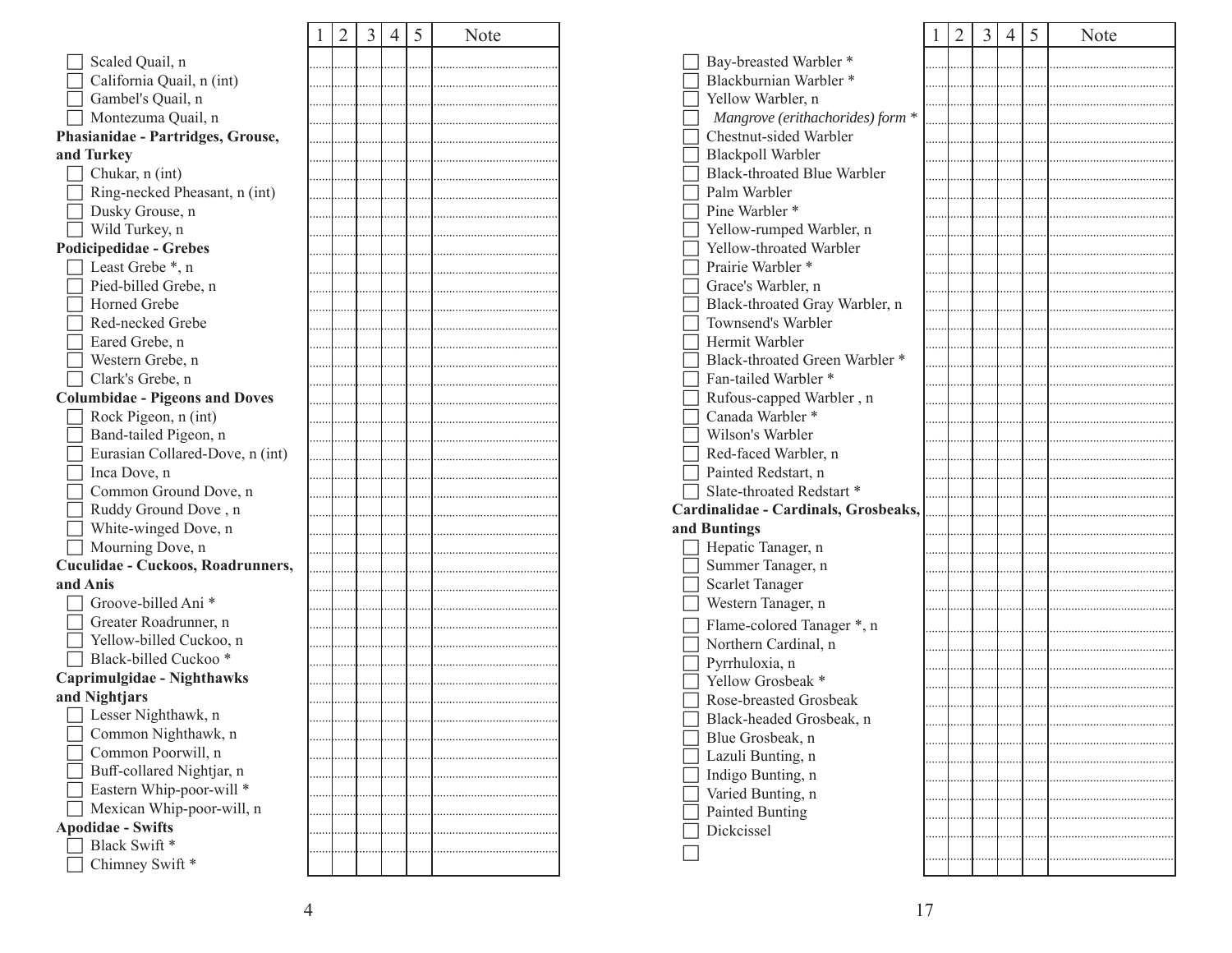|                                                | 1 | 2 | 3 | 4 | 5 | Note |
|------------------------------------------------|---|---|---|---|---|------|
| Western Meadowlark, n                          |   |   |   |   |   |      |
| Black-vented Oriole*                           |   |   |   |   |   |      |
| Orchard Oriole                                 |   |   |   |   |   |      |
| Hooded Oriole, n                               |   |   |   |   |   |      |
| Eastern (cucullatus) group, *                  |   |   |   |   |   |      |
| Streak-backed Oriole, n                        |   |   |   |   |   |      |
| Bullock's Oriole, n                            |   |   |   |   |   |      |
| <b>Baltimore Oriole</b>                        |   |   |   |   |   |      |
| Scott's Oriole, n                              |   |   |   |   |   |      |
| Red-winged Blackbird, n                        |   |   |   |   |   |      |
| Bronzed Cowbird, n                             |   |   |   |   |   |      |
|                                                |   |   |   |   |   |      |
| Brown-headed Cowbird, n                        |   |   |   |   |   |      |
| Rusty Blackbird *                              |   |   |   |   |   |      |
| Brewer's Blackbird, n                          |   |   |   |   |   |      |
| Common Grackle*                                |   |   |   |   |   |      |
| Great-tailed Grackle, n                        |   |   |   |   |   |      |
| <b>Parulidae - Wood Warblers</b>               |   |   |   |   |   |      |
| Ovenbird                                       |   |   |   |   |   |      |
| Worm-eating Warbler<br>Louisiana Waterthrush   |   |   |   |   |   |      |
| Northern Waterthrush                           |   |   |   |   |   |      |
| Golden-winged Warbler *                        |   |   |   |   |   |      |
|                                                |   |   |   |   |   |      |
| Blue-winged Warbler *                          |   |   |   |   |   |      |
| Black-and-white Warbler, n                     |   |   |   |   |   |      |
| Prothonotary Warbler<br>Swainson's Warbler *   |   |   |   |   |   |      |
|                                                |   |   |   |   |   |      |
| Crescent-chested Warbler *, n                  |   |   |   |   |   |      |
| Tennessee Warbler                              |   |   |   |   |   |      |
| Orange-crowned Warbler, n<br>Lucy's Warbler, n |   |   |   |   |   |      |
| Nashville Warbler                              |   |   |   |   |   |      |
| Virginia's Warbler, n                          |   |   |   |   |   |      |
| Connecticut Warbler *                          |   |   |   |   |   |      |
| MacGillivray's Warbler, n                      |   |   |   |   |   |      |
| Mourning Warbler *                             |   |   |   |   |   |      |
| Kentucky Warbler *                             |   |   |   |   |   |      |
| Common Yellowthroat, n                         |   |   |   |   |   |      |
| <b>Hooded Warbler</b>                          |   |   |   |   |   |      |
| American Redstart, n                           |   |   |   |   |   |      |
| Cape May Warbler *                             |   |   |   |   |   |      |
| Cerulean Warbler *                             |   |   |   |   |   |      |
| Northern Parula, n                             |   |   |   |   |   |      |
| Tropical Parula *                              |   |   |   |   |   |      |
| Magnolia Warbler                               |   |   |   |   |   |      |
|                                                |   |   |   |   |   |      |

|                                                | 1 | $\overline{2}$ | 3 | 4 | 5 | Note |
|------------------------------------------------|---|----------------|---|---|---|------|
| Vaux's Swift                                   |   |                |   |   |   |      |
| White-throated Swift, n                        |   |                |   |   |   |      |
| <b>Trochilidae - Hummingbirds</b>              |   |                |   |   |   |      |
| Rivoli's Hummingbird, n                        |   |                |   |   |   |      |
| Plain-capped Starthroat                        |   |                |   |   |   |      |
| Blue-throated Mountain-gem, n                  |   |                |   |   |   |      |
| Lucifer Hummingbird, n                         |   |                |   |   |   |      |
| Ruby-throated Hummingbird *                    |   |                |   |   |   |      |
| Black-chinned Hummingbird, n                   |   |                |   |   |   |      |
| Anna's Hummingbird, n                          |   |                |   |   |   |      |
| Costa's Hummingbird, n                         |   |                |   |   |   |      |
| Bumblebee Hummingbird *                        |   |                |   |   |   |      |
| Broad-tailed Hummingbird, n                    |   |                |   |   |   |      |
| Rufous Hummingbird                             |   |                |   |   |   |      |
| Allen's Hummingbird                            |   |                |   |   |   |      |
| Calliope Hummingbird                           |   |                |   |   |   |      |
| Broad-billed Hummingbird, n                    |   |                |   |   |   |      |
| Berylline Hummingbird, n                       |   |                |   |   |   |      |
| Cinnamon Hummingbird *                         |   |                |   |   |   |      |
| Violet-crowned Hummingbird, n                  |   |                |   |   |   |      |
| White-eared Hummingbird, n                     |   |                |   |   |   |      |
| <b>Rallidae - Rails, Gallinules, and Coots</b> |   |                |   |   |   |      |
| Black Rail, n                                  |   |                |   |   |   |      |
| Ridgway's Rail, n                              |   |                |   |   |   |      |
| Virginia Rail, n                               |   |                |   |   |   |      |
| Sora, n                                        |   |                |   |   |   |      |
| Purple Gallinule *                             |   |                |   |   |   |      |
| Common Gallinule, n                            |   |                |   |   |   |      |
| American Coot, n                               |   |                |   |   |   |      |
| <b>Gruidae - Cranes</b>                        |   |                |   |   |   |      |
| Sandhill Crane, n                              |   |                |   |   |   |      |
| Common Crane*                                  |   |                |   |   |   |      |
| <b>Recurvirostridae - Stilts and Avocets</b>   |   |                |   |   |   |      |
| Black-necked Stilt, n                          |   |                |   |   |   |      |
| American Avocet, n                             |   |                |   |   |   |      |
| <b>Charadriidae - Plovers</b>                  |   |                |   |   |   |      |
| <b>Black-bellied Plover</b>                    |   |                |   |   |   |      |
| American Golden-Plover                         |   |                |   |   |   |      |
| Pacific Golden-Plover *                        |   |                |   |   |   |      |
| Killdeer, n                                    |   |                |   |   |   |      |
| Semipalmated Plover                            |   |                |   |   |   |      |
| Lesser Sand-Plover <sup>*</sup>                |   |                |   |   |   |      |
| Snowy Plover, n                                |   |                |   |   |   |      |
| Mountain Plover, n                             |   |                |   |   |   |      |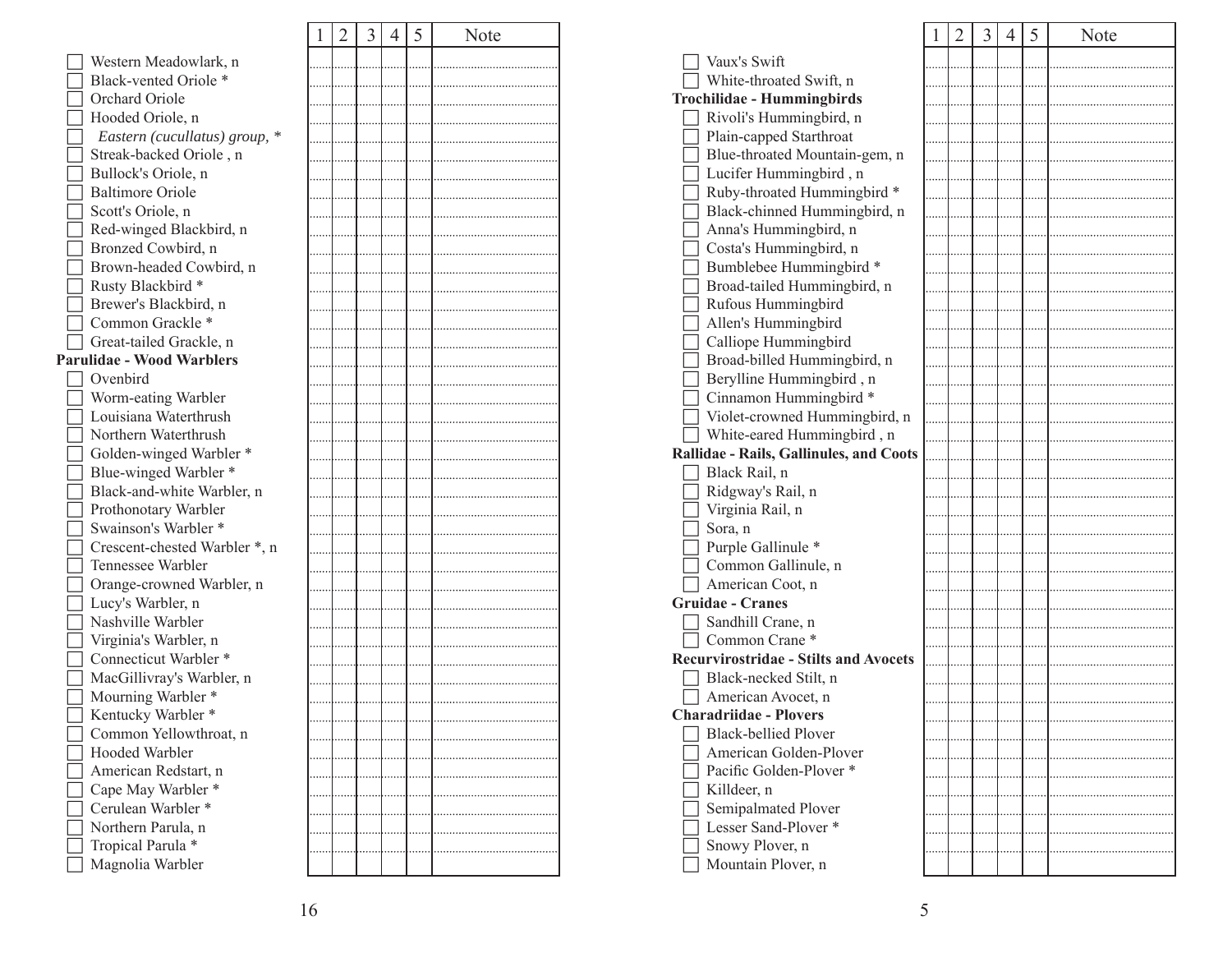|                                      | 1 | $\overline{2}$ | 3 | $\overline{4}$ | 5 | Note |
|--------------------------------------|---|----------------|---|----------------|---|------|
| Jacanidae - Jacanas                  |   |                |   |                |   |      |
| Northern Jacana *                    |   |                |   |                |   |      |
| Scolopacidae - Sandpipers,           |   |                |   |                |   |      |
| <b>Phalaropes, and Allies</b>        |   |                |   |                |   |      |
| Upland Sandpiper*                    |   |                |   |                |   |      |
| Whimbrel                             |   |                |   |                |   |      |
| Long-billed Curlew, n                |   |                |   |                |   |      |
| Hudsonian Godwit*                    |   |                |   |                |   |      |
| Marbled Godwit                       |   |                |   |                |   |      |
| Ruddy Turnstone*                     |   |                |   |                |   |      |
| <b>Black Turnstone *</b>             |   |                |   |                |   |      |
| Red Knot*                            |   |                |   |                |   |      |
| Ruff <sup>*</sup>                    |   |                |   |                |   |      |
|                                      |   |                |   |                |   |      |
| Sharp-tailed Sandpiper *             |   |                |   |                |   |      |
| Stilt Sandpiper                      |   |                |   |                |   |      |
| Sanderling                           |   |                |   |                |   |      |
| Dunlin                               |   |                |   |                |   |      |
| Baird's Sandpiper                    |   |                |   |                |   |      |
| Least Sandpiper                      |   |                |   |                |   |      |
| White-rumped Sandpiper *             |   |                |   |                |   |      |
| Buff-breasted Sandpiper *            |   |                |   |                |   |      |
| Pectoral Sandpiper                   |   |                |   |                |   |      |
| Semipalmated Sandpiper               |   |                |   |                |   |      |
| Western Sandpiper                    |   |                |   |                |   |      |
| Short-billed Dowitcher               |   |                |   |                |   |      |
| Long-billed Dowitcher                |   |                |   |                |   |      |
| Wilson's Snipe, n                    |   |                |   |                |   |      |
| Spotted Sandpiper, n                 |   |                |   |                |   |      |
| Solitary Sandpiper                   |   |                |   |                |   |      |
| Wandering Tattler*                   |   |                |   |                |   |      |
| Lesser Yellowlegs                    |   |                |   |                |   |      |
| Willet                               |   |                |   |                |   |      |
| Greater Yellowlegs                   |   |                |   |                |   |      |
| Wilson's Phalarope, n                |   |                |   |                |   |      |
| Red-necked Phalarope                 |   |                |   |                |   |      |
| Red Phalarope                        |   |                |   |                |   |      |
| <b>Stercorariidae - Jaegers</b>      |   |                |   |                |   |      |
| Pomarine Jaeger *                    |   |                |   |                |   |      |
| Parasitic Jaeger *                   |   |                |   |                |   |      |
| Long-tailed Jaeger *                 |   |                |   |                |   |      |
| Laridae - Gulls, Terns, and Skimmers |   |                |   |                |   |      |
| Black-legged Kittiwake *             |   |                |   |                |   |      |
| Ivory Gull <sup>*</sup>              |   |                |   |                |   |      |
| Sabine's Gull                        |   |                |   |                |   |      |

|                                          | 1 | 2 | 3 | $\overline{4}$ | 5 | Note |
|------------------------------------------|---|---|---|----------------|---|------|
| Cassin's Sparrow, n                      |   |   |   |                |   |      |
| Grasshopper Sparrow, n                   |   |   |   |                |   |      |
| Five-striped Sparrow, n                  |   |   |   |                |   |      |
| Black-throated Sparrow, n                |   |   |   |                |   |      |
|                                          |   |   |   |                |   |      |
| Lark Sparrow, n                          |   |   |   |                |   |      |
| Lark Bunting, n                          |   |   |   |                |   |      |
| Chipping Sparrow, n                      |   |   |   |                |   |      |
| Clay-colored Sparrow                     |   |   |   |                |   |      |
| Black-chinned Sparrow, n                 |   |   |   |                |   |      |
| Field Sparrow *                          |   |   |   |                |   |      |
| Brewer's Sparrow, n                      |   |   |   |                |   |      |
| Fox Sparrow                              |   |   |   |                |   |      |
| Thick-billed (megarhyncha) group *       |   |   |   |                |   |      |
| American Tree Sparrow *                  |   |   |   |                |   |      |
| Dark-eyed Junco, n                       |   |   |   |                |   |      |
| White-winged (aikeni) form *             |   |   |   |                |   |      |
| Yellow-eyed Junco, n                     |   |   |   |                |   |      |
| White-crowned Sparrow, n                 |   |   |   |                |   |      |
| Golden-crowned Sparrow                   |   |   |   |                |   |      |
| Harris's Sparrow                         |   |   |   |                |   |      |
| White-throated Sparrow                   |   |   |   |                |   |      |
| Sagebrush Sparrow, n                     |   |   |   |                |   |      |
| <b>Bell's Sparrow</b>                    |   |   |   |                |   |      |
| Vesper Sparrow, n                        |   |   |   |                |   |      |
| LeConte's Sparrow *                      |   |   |   |                |   |      |
| Nelson's Sparrow *                       |   |   |   |                |   |      |
| Baird's Sparrow                          |   |   |   |                |   |      |
| Savannah Sparrow, n                      |   |   |   |                |   |      |
|                                          |   |   |   |                |   |      |
| Large-billed (rostratus) form *          |   |   |   |                |   |      |
| Song Sparrow, n                          |   |   |   |                |   |      |
| Lincoln's Sparrow, n                     |   |   |   |                |   |      |
| Swamp Sparrow                            |   |   |   |                |   |      |
| Canyon Towhee, n                         |   |   |   |                |   |      |
| Abert's Towhee, n                        |   |   |   |                |   |      |
| Rufous-crowned Sparrow, n                |   |   |   |                |   |      |
| Green-tailed Towhee, n                   |   |   |   |                |   |      |
| Spotted Towhee, n                        |   |   |   |                |   |      |
| Eastern Towhee *                         |   |   |   |                |   |      |
| <b>Icteriidae - Chats</b>                |   |   |   |                |   |      |
| Yellow-breasted Chat, n                  |   |   |   |                |   |      |
| <b>Icteridae - Blackbirds and allies</b> |   |   |   |                |   |      |
| Yellow-headed Blackbird, n               |   |   |   |                |   |      |
| Bobolink *, n                            |   |   |   |                |   |      |
| Eastern Meadowlark (Lilian's), n         |   |   |   |                |   |      |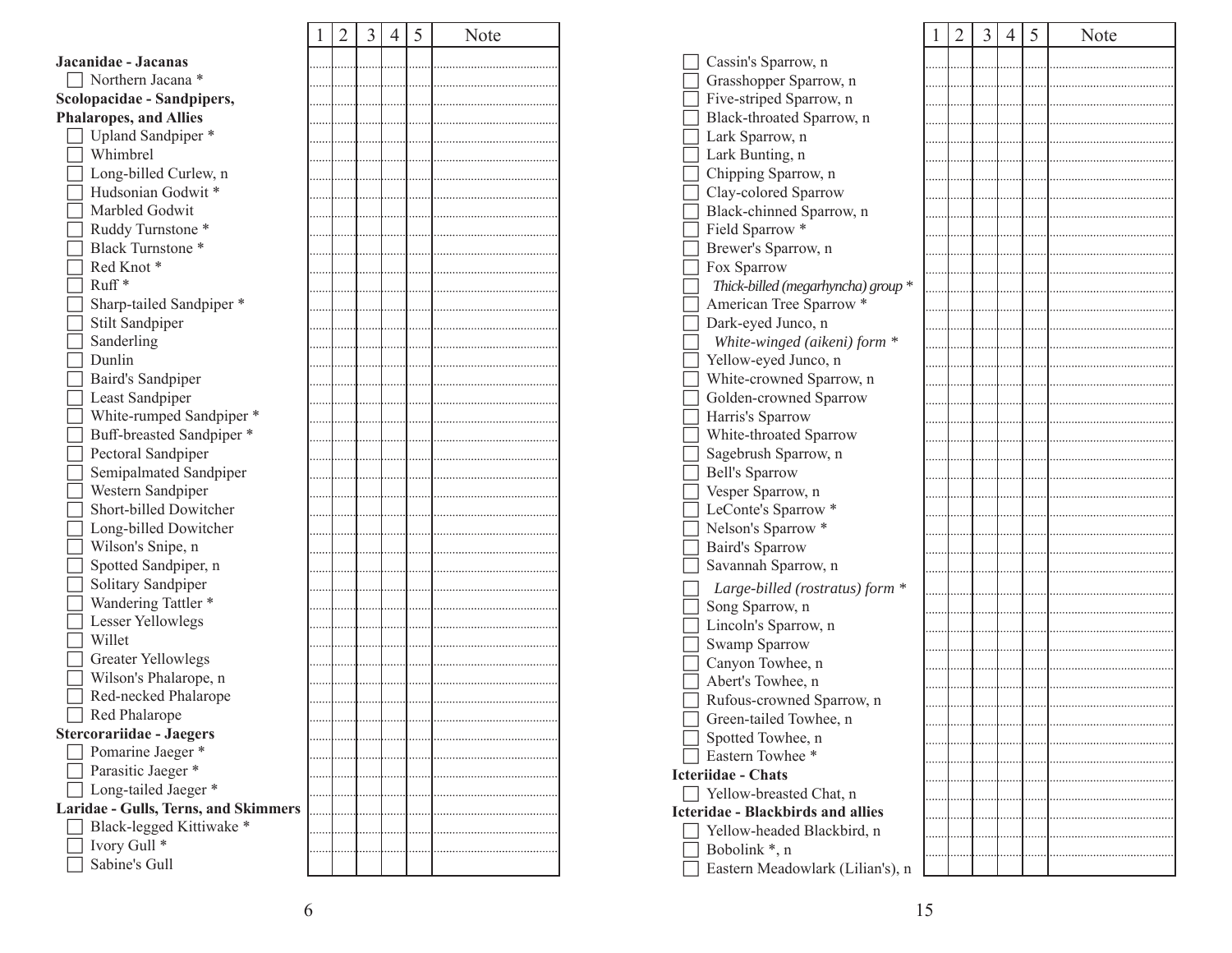|                                               | 1 | $\overline{2}$ | 3 | 4 | 5 | Note |
|-----------------------------------------------|---|----------------|---|---|---|------|
| <b>Sturnidae - Starlings</b>                  |   |                |   |   |   |      |
| European Starling, n (int)                    |   |                |   |   |   |      |
| <b>Bombycillidae - Waxwings</b>               |   |                |   |   |   |      |
| Bohemian Waxwing *                            |   |                |   |   |   |      |
| Cedar Waxwing                                 |   |                |   |   |   |      |
| Ptiliogonatidae - Silky-flycatchers           |   |                |   |   |   |      |
| Phainopepla, n                                |   |                |   |   |   |      |
| <b>Peucedramidae - Olive Warbler</b>          |   |                |   |   |   |      |
| Olive Warbler, n                              |   |                |   |   |   |      |
| Passeridae - Old World Sparrows               |   |                |   |   |   |      |
| House Sparrow, n (int)                        |   |                |   |   |   |      |
|                                               |   |                |   |   |   |      |
| <b>Motacillidae - Wagtails and Pipits</b>     |   |                |   |   |   |      |
| White Wagtail *                               |   |                |   |   |   |      |
| Red-throated Pipit *                          |   |                |   |   |   |      |
| American Pipit, n                             |   |                |   |   |   |      |
| Sprague's Pipit                               |   |                |   |   |   |      |
| <b>Fringillidae - Finches and Goldfinches</b> |   |                |   |   |   |      |
| Evening Grosbeak, n                           |   |                |   |   |   |      |
| Pine Grosbeak, n                              |   |                |   |   |   |      |
| Gray-crowned Rosy-Finch *                     |   |                |   |   |   |      |
| Black Rosy-Finch*                             |   |                |   |   |   |      |
| House Finch, n                                |   |                |   |   |   |      |
| Purple Finch <sup>*</sup>                     |   |                |   |   |   |      |
| Eastern (purpureus) group *                   |   |                |   |   |   |      |
| Cassin's Finch, n                             |   |                |   |   |   |      |
| Common Redpoll *                              |   |                |   |   |   |      |
| Red Crossbill, n                              |   |                |   |   |   |      |
| White-winged Crossbill *                      |   |                |   |   |   |      |
| Pine Siskin, n                                |   |                |   |   |   |      |
| Lesser Goldfinch, n                           |   |                |   |   |   |      |
| Lawrence's Goldfinch, n                       |   |                |   |   |   |      |
| American Goldfinch, n                         |   |                |   |   |   |      |
| <b>Calcariidae -Longspurs</b>                 |   |                |   |   |   |      |
| and Snow Buntings                             |   |                |   |   |   |      |
| Lapland Longspur                              |   |                |   |   |   |      |
| Chestnut-collared Longspur                    |   |                |   |   |   |      |
| Smith's Longspur *                            |   |                |   |   |   |      |
| McCown's Longspur                             |   |                |   |   |   |      |
| Snow Bunting *                                |   |                |   |   |   |      |
| <b>Emberizidae - Old World Sparrows</b>       |   |                |   |   |   |      |
| Little Bunting *                              |   |                |   |   |   |      |
| <b>Passerellidae - New World Sparrows</b>     |   |                |   |   |   |      |
| Rufous-winged Sparrow, n                      |   |                |   |   |   |      |
| Botteri's Sparrow, n                          |   |                |   |   |   |      |

|                                             | 1 | $\overline{2}$ | 3 | 4 | 5 | Note |
|---------------------------------------------|---|----------------|---|---|---|------|
| Bonaparte's Gull                            |   |                |   |   |   |      |
| Little Gull <sup>*</sup>                    |   |                |   |   |   |      |
| Laughing Gull                               |   |                |   |   |   |      |
| Franklin's Gull                             |   |                |   |   |   |      |
| Heermann's Gull                             |   |                |   |   |   |      |
| Mew Gull <sup>*</sup>                       |   |                |   |   |   |      |
| Ring-billed Gull                            |   |                |   |   |   |      |
| Western Gull <sup>*</sup>                   |   |                |   |   |   |      |
| Yellow-footed Gull <sup>*</sup>             |   |                |   |   |   |      |
| California Gull                             |   |                |   |   |   |      |
| Herring Gull                                |   |                |   |   |   |      |
| Iceland Gull <sup>*</sup>                   |   |                |   |   |   |      |
| Lesser Black-backed Gull <sup>*</sup>       |   |                |   |   |   |      |
| Glaucous-winged Gull <sup>*</sup>           |   |                |   |   |   |      |
| Glaucous Gull <sup>*</sup>                  |   |                |   |   |   |      |
| Least Tern, n                               |   |                |   |   |   |      |
| Gull-billed Tern *                          |   |                |   |   |   |      |
| Caspian Tern                                |   |                |   |   |   |      |
| <b>Black Tern</b>                           |   |                |   |   |   |      |
| Common Tern                                 |   |                |   |   |   |      |
| Arctic Tern <sup>*</sup>                    |   |                |   |   |   |      |
| Forster's Tern                              |   |                |   |   |   |      |
| Royal Tern <sup>*</sup>                     |   |                |   |   |   |      |
| Elegant Tern <sup>*</sup>                   |   |                |   |   |   |      |
| Black Skimmer*                              |   |                |   |   |   |      |
| <b>Phaethontidae - Tropicbirds</b>          |   |                |   |   |   |      |
| White-tailed Tropicbird *                   |   |                |   |   |   |      |
| Red-billed Tropicbird*                      |   |                |   |   |   |      |
| <b>Gaviidae - Loons</b>                     |   |                |   |   |   |      |
| Red-throated Loon                           |   |                |   |   |   |      |
| Pacific Loon                                |   |                |   |   |   |      |
| Common Loon                                 |   |                |   |   |   |      |
| Yellow-billed Loon <sup>*</sup>             |   |                |   |   |   |      |
| <b>Diomedeidae - Albatrosses</b>            |   |                |   |   |   |      |
| Laysan Albatross <sup>*</sup>               |   |                |   |   |   |      |
| <b>Hydrobatidae - Storm-Petrels</b>         |   |                |   |   |   |      |
| [Leach's/Townsend's/Ainley's Storm-Petrel]* |   |                |   |   |   |      |
| Wedge-rumped Storm-petrel *                 |   |                |   |   |   |      |
| Black Storm-Petrel *                        |   |                |   |   |   |      |
| Least Storm-Petrel *                        |   |                |   |   |   |      |
| <b>Procellariidae - Shearwaters</b>         |   |                |   |   |   |      |
|                                             |   |                |   |   |   |      |
| Juan Fernandez Petrel *                     |   |                |   |   |   |      |
| Hawaiian Petrel *                           |   |                |   |   |   |      |
| Wedge-tailed Shearwater*                    |   |                |   |   |   |      |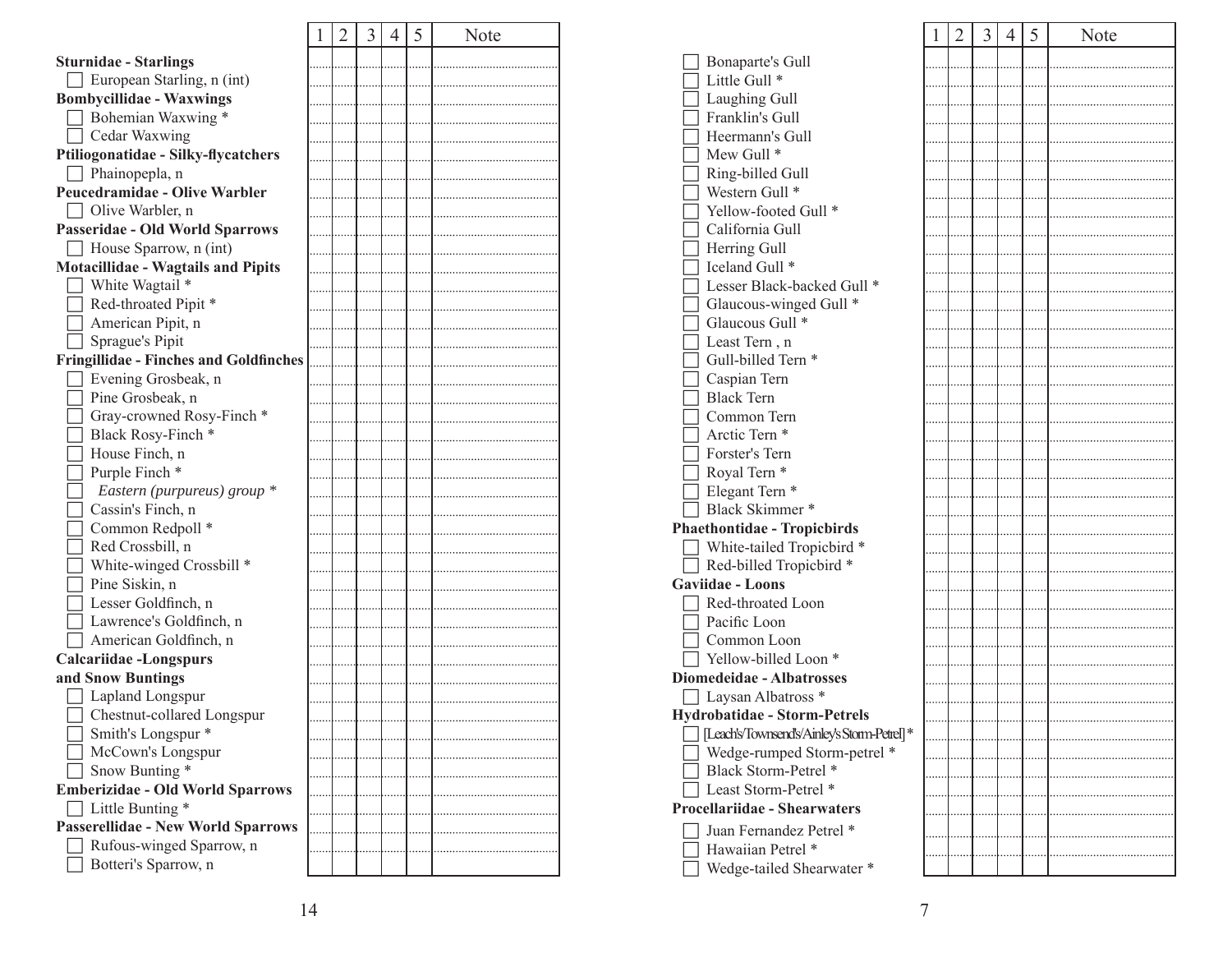|                                         | 1 | 2 | 3    | 4    | 5         | Note |
|-----------------------------------------|---|---|------|------|-----------|------|
| Sooty Shearwater *                      |   |   |      |      |           |      |
| [Black-vented Shearwater] *             |   |   |      |      |           |      |
| <b>Ciconiidae - Storks</b>              |   |   |      |      |           |      |
| Wood Stork *                            |   |   |      |      |           |      |
| <b>Fregatidae - Frigatebirds</b>        |   |   |      |      |           |      |
| $\Box$ Magnificent Frigatebird $*$      |   |   |      | .    | .         |      |
| <b>Sulidae - Boobies</b>                |   |   |      | .    | .         |      |
| Blue-footed Booby *                     |   |   |      | .    | .         |      |
| Brown Booby *                           |   |   |      | .    | .         |      |
| <b>Phalacrocoracidae - Cormorants</b>   |   |   | . 1  | .    | .         |      |
| Neotropic Cormorant, n                  |   |   |      | . 1. | .         |      |
| Double-crested Cormorant, n             |   |   |      | . 1  | .         |      |
| Anhingidae - Anhinga                    |   |   |      | . 1. | .         |      |
| Anhinga*                                |   |   | . 1  | .    | .         |      |
| <b>Pelecanidae - Pelicans</b>           |   |   | . 1  | .    | .         |      |
| American White Pelican                  |   |   | . 1  | .    | .         |      |
| Brown Pelican                           |   |   | . 1  | .    | .         |      |
| Ardeidae - Bitterns, Herons,            |   |   | . 1  | .    | .         |      |
| and Egrets                              |   |   | . 1  | .    | .         |      |
|                                         |   |   |      | .    | .         |      |
| American Bittern, n<br>Least Bittern, n |   |   |      | .    | .         |      |
| Great Blue Heron, n                     |   |   |      | .    | .         |      |
|                                         |   |   |      | .    | .         |      |
| Great Egret, n                          |   |   |      | .    | .         |      |
| Snowy Egret, n                          |   |   |      | .    | .         |      |
| Little Blue Heron                       |   |   |      | .    | .         |      |
| Tricolored Heron                        |   |   |      | .    | .         |      |
| Reddish Egret                           |   |   |      | .    | .         |      |
| $\Box$ Cattle Egret, n                  |   |   |      | .    | .         |      |
| Green Heron, n                          |   |   |      | .    |           |      |
| Black-crowned Night-Heron, n            |   |   | 1    | .    |           |      |
| Yellow-crowned Night-Heron *            |   |   | . 1. | .    |           |      |
| <b>Threskiornithidae - Ibises</b>       |   |   | . 1  | .    |           |      |
| and Spoonbills                          |   |   | . 1. | .    | .         |      |
| White Ibis *                            |   |   |      |      |           |      |
| Glossy Ibis *                           |   |   |      |      | <b> .</b> |      |
| White-faced Ibis, n                     |   |   |      |      |           |      |
| Roseate Spoonbill                       |   |   |      |      |           |      |
| <b>Cathartidae - New World Vultures</b> |   |   |      |      |           |      |
| Black Vulture, n                        |   |   |      |      |           |      |
| Turkey Vulture, n                       |   |   |      |      |           |      |
| California Condor, n (ex)               |   |   |      |      |           |      |
| <b>Pandionidae - Osprey</b>             |   |   |      |      |           |      |
| Osprey, n                               |   |   |      |      |           |      |
|                                         |   |   |      |      |           |      |

┱

᠇

|                                             | I | 2 | 3 | 4 | 5 | Note |
|---------------------------------------------|---|---|---|---|---|------|
| Sedge Wren *                                |   |   |   |   |   |      |
| Marsh Wren, n                               |   |   |   |   |   |      |
| Carolina Wren *                             |   |   |   |   |   |      |
| Bewick's Wren, n                            |   |   |   |   |   |      |
| Cactus Wren, n                              |   |   |   |   |   |      |
| Sinaloa Wren *                              |   |   |   |   |   |      |
| <b>Polioptilidae - Gnatcatchers</b>         |   |   |   |   |   |      |
| Blue-gray Gnatcatcher, n                    |   |   |   |   |   |      |
| Black-tailed Gnatcatcher, n                 |   |   |   |   |   |      |
| Black-capped Gnatcatcher, n                 |   |   |   |   |   |      |
| <b>Cinclidae - Dippers</b>                  |   |   |   |   |   |      |
| American Dipper, n                          |   |   |   |   |   |      |
| <b>Regulidae - Kinglets</b>                 |   |   |   |   |   |      |
| Golden-crowned Kinglet, n                   |   |   |   |   |   |      |
| Ruby-crowned Kinglet, n                     |   |   |   |   |   |      |
| <b>Muscicapidae - Old World Flycatchers</b> |   |   |   |   |   |      |
| Northern Wheatear *                         |   |   |   |   |   |      |
| <b>Turdidae - Thrushes</b>                  |   |   |   |   |   |      |
| Eastern Bluebird, n                         |   |   |   |   |   |      |
| Western Bluebird, n                         |   |   |   |   |   |      |
| Mountain Bluebird, n                        |   |   |   |   |   |      |
| Townsend's Solitaire, n                     |   |   |   |   |   |      |
| Brown-backed Solitaire *                    |   |   |   |   |   |      |
| Veery *, n                                  |   |   |   |   |   |      |
| Gray-cheeked Thrush *                       |   |   |   |   |   |      |
| Swainson's Thrush, n                        |   |   |   |   |   |      |
| Hermit Thrush, n                            |   |   |   |   |   |      |
| Wood Thrush <sup>*</sup>                    |   |   |   |   |   |      |
| White-throated Thrush *                     |   |   |   |   |   |      |
| Rufous-backed Robin, n                      |   |   |   |   |   |      |
| American Robin, n                           |   |   |   |   |   |      |
| Varied Thrush                               |   |   |   |   |   |      |
| Aztec Thrush *                              |   |   |   |   |   |      |
| Mimidae - Catbirds, Mockingbirds,           |   |   |   |   |   |      |
| and Thrashers                               |   |   |   |   |   |      |
| Blue Mockingbird *                          |   |   |   |   |   |      |
| Gray Catbird, n                             |   |   |   |   |   |      |
| Curve-billed Thrasher, n                    |   |   |   |   |   |      |
| <b>Brown Thrasher</b>                       |   |   |   |   |   |      |
| Bendire's Thrasher, n                       |   |   |   |   |   |      |
| LeConte's Thrasher, n                       |   |   |   |   |   |      |
| Crissal Thrasher, n                         |   |   |   |   |   |      |
| Sage Thrasher, n                            |   |   |   |   |   |      |
| Northern Mockingbird, n                     |   |   |   |   |   |      |

┱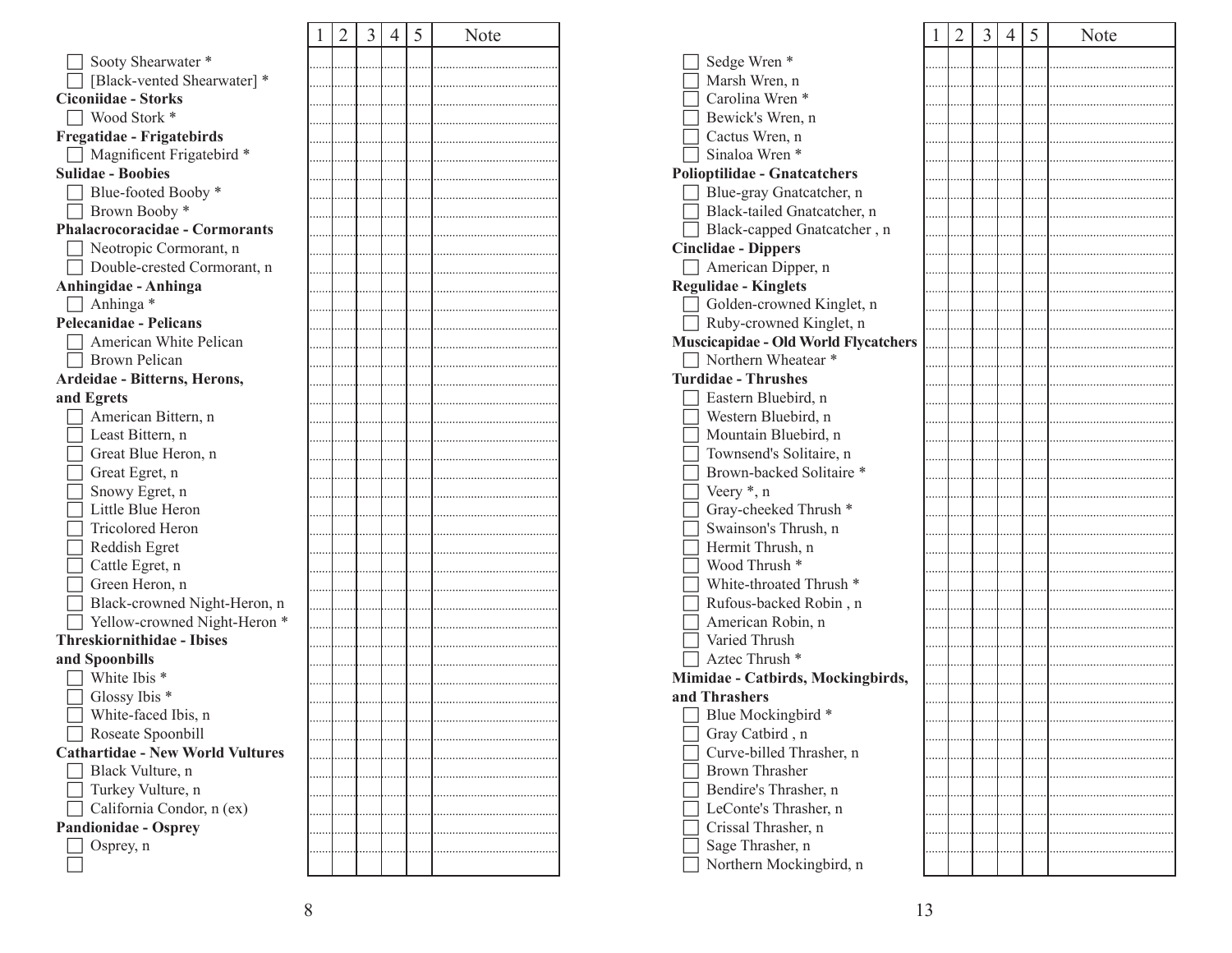|                                         | 1 | $\overline{2}$ | 3 | 4 | 5 | Note |
|-----------------------------------------|---|----------------|---|---|---|------|
| Steller's Jay, n                        |   |                |   |   |   |      |
| Blue Jay *                              |   |                |   |   |   |      |
| California Scrub-Jay *                  |   |                |   |   |   |      |
| Woodhouse's Scrub-Jay, n                |   |                |   |   |   |      |
| Mexican Jay, n                          |   |                |   |   |   |      |
| Clark's Nutcracker, n                   |   |                |   |   |   |      |
| Black-billed Magpie, n                  |   |                |   |   |   |      |
| American Crow, n                        |   |                |   |   |   |      |
| Chihuahuan Raven, n                     |   |                |   |   |   |      |
| Common Raven, n                         |   |                |   |   |   |      |
| <b>Alaudidae - Larks</b>                |   |                |   |   |   |      |
| Horned Lark, n                          |   |                |   |   |   |      |
| <b>Hirundinidae - Swallows</b>          |   |                |   |   |   |      |
| <b>Bank Swallow</b>                     |   |                |   |   |   |      |
| Tree Swallow, n                         |   |                |   |   |   |      |
| Violet-green Swallow, n                 |   |                |   |   |   |      |
| Northern Rough-winged Swallow, n        |   |                |   |   |   |      |
| Brown-chested Martin *                  |   |                |   |   |   |      |
| Purple Martin, n                        |   |                |   |   |   |      |
| Barn Swallow, n                         |   |                |   |   |   |      |
| Cliff Swallow, n                        |   |                |   |   |   |      |
| Cave Swallow *, n                       |   |                |   |   |   |      |
| <b>Paridae - Chickadees and Titmice</b> |   |                |   |   |   |      |
| Black-capped Chickadee *, n             |   |                |   |   |   |      |
| Mountain Chickadee, n                   |   |                |   |   |   |      |
| Mexican Chickadee, n                    |   |                |   |   |   |      |
| Bridled Titmouse, n                     |   |                |   |   |   |      |
| Juniper Titmouse, n                     |   |                |   |   |   |      |
| <b>Remizidae - Verdins</b>              |   |                |   |   |   |      |
| Verdin, n                               |   |                |   |   |   |      |
| <b>Aegithalidae - Bushtits</b>          |   |                |   |   |   |      |
| Bushtit, n                              |   |                |   |   |   |      |
| <b>Sittidae - Nuthatches</b>            |   |                |   |   |   |      |
| Red-breasted Nuthatch, n                |   |                |   |   |   |      |
| White-breasted Nuthatch, n              |   |                |   |   |   |      |
| Pygmy Nuthatch, n                       |   |                |   |   |   |      |
| <b>Certhiidae - Creepers</b>            |   |                |   |   |   |      |
| Brown Creeper, n                        |   |                |   |   |   |      |
| <b>Troglodytidae - Wrens</b>            |   |                |   |   |   |      |
| Rock Wren, n                            |   |                |   |   |   |      |
| Canyon Wren, n                          |   |                |   |   |   |      |
| House Wren, n                           |   |                |   |   |   |      |
| Pacific Wren, n                         |   |                |   |   |   |      |
| Winter Wren                             |   |                |   |   |   |      |

|                                                | 1 | $\overline{2}$ | 3 | $\overline{4}$ | 5 | Note |
|------------------------------------------------|---|----------------|---|----------------|---|------|
| <b>Accipitridae - Kites, Eagles, and Hawks</b> |   |                |   |                |   |      |
| White-tailed Kite, n                           |   |                |   |                |   |      |
|                                                |   |                |   |                |   |      |
| Swallow-tailed Kite <sup>*</sup>               |   |                |   |                |   |      |
| Golden Eagle, n                                |   |                |   |                |   |      |
| Northern Harrier, n                            |   |                |   |                |   |      |
| Sharp-shinned Hawk, n                          |   |                |   |                |   |      |
| Cooper's Hawk, n                               |   |                |   |                |   |      |
| Northern Goshawk, n                            |   |                |   |                |   |      |
| Bald Eagle, n                                  |   |                |   |                |   |      |
| Mississippi Kite, n                            |   |                |   |                |   |      |
| Common Black Hawk, n                           |   |                |   |                |   |      |
| Harris's Hawk, n                               |   |                |   |                |   |      |
| White-tailed Hawk *                            |   |                |   |                |   |      |
| Gray Hawk, n                                   |   |                |   |                |   |      |
| Red-shouldered Hawk, n                         |   |                |   |                |   |      |
| Broad-winged Hawk                              |   |                |   |                |   |      |
| Short-tailed Hawk, n                           |   |                |   |                |   |      |
| Swainson's Hawk, n                             |   |                |   |                |   |      |
| Zone-tailed Hawk, n                            |   |                |   |                |   |      |
| Red-tailed Hawk, n                             |   |                |   |                |   |      |
| Rough-legged Hawk                              |   |                |   |                |   |      |
| Ferruginous Hawk, n                            |   |                |   |                |   |      |
| <b>Tytonidae - Barn Owls</b>                   |   |                |   |                |   |      |
| Barn Owl, n                                    |   |                |   |                |   |      |
|                                                |   |                |   |                |   |      |
| <b>Strigidae - Typical Owls</b>                |   |                |   |                |   |      |
| Flammulated Owl, n                             |   |                |   |                |   |      |
| Western Screech-Owl, n                         |   |                |   |                |   |      |
| Whiskered Screech-Owl, n                       |   |                |   |                |   |      |
| Great Horned Owl, n                            |   |                |   |                |   |      |
| Northern Pygmy-Owl, n                          |   |                |   |                |   |      |
| Ferruginous Pygmy-Owl, n                       |   |                |   |                |   |      |
| Elf Owl, n                                     |   |                |   |                |   |      |
| Burrowing Owl, n                               |   |                |   |                |   |      |
| Spotted Owl, n                                 |   |                |   |                |   |      |
| Long-eared Owl, n                              |   |                |   |                |   |      |
| Short-eared Owl                                |   |                |   |                |   |      |
| Northern Saw-whet Owl, n                       |   |                |   |                |   |      |
| <b>Trogonidae - Trogons</b>                    |   |                |   |                |   |      |
| Elegant Trogon, n                              |   |                |   |                |   |      |
| Eared Quetzal *, n                             |   |                |   |                |   |      |
| <b>Alcedinidae - Kingfishers</b>               |   |                |   |                |   |      |
| Ringed Kingfisher*                             |   |                |   |                |   |      |
| Belted Kingfisher, n                           |   |                |   |                |   |      |
| Green Kingfisher, n                            |   |                |   |                |   |      |